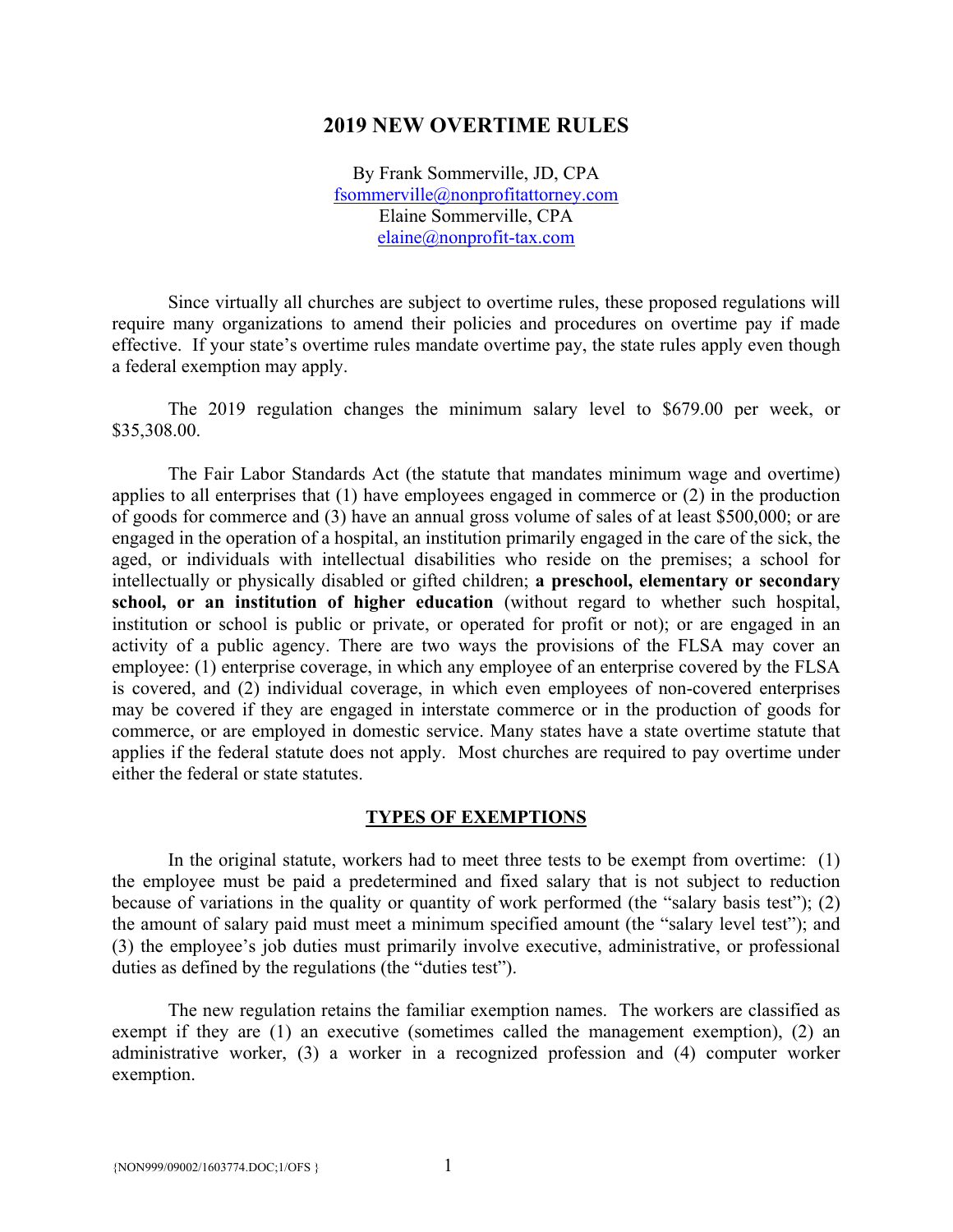The biggest change relates to the minimum salary required to be exempt from overtime pay. The projected effective date is January 1, 2020, unless Congress intervenes. The minimum salary will be reviewed every four years. Any future increases to the minimum salary will require a proposed regulation with time allowed for public comment.

#### Minister Exemption

 Before discussing the specific exemptions, I should note that ministers are not listed in the statute as exempt from overtime rules. The regulation states: "To estimate the number of workers covered . . . the Department excluded workers who are not protected by the FLSA or are not subject to the Department's regulations . . . These workers include: . . . clergy and other religious workers . . ." It further states: "Religious workers were excluded from the analysis after being identified by their occupation codes: 'clergy' (Census occupational code 2040), 'directors, religious activities and education' (2050), and 'religious workers, all other' (2060)."

 Historically, the courts have exempted ministers from overtime rules because of the legislative history. During a Congressional debate, the sponsor of the overtime bill told Congress that overtime rules did not apply to ministers because they were not considered employees. Of course, this was also the position of the Internal Revenue Service (IRS) at the time. The courts created the minister exception to prevent the Department of Labor from applying the overtime regulations to ministers.

 Although there is no rigid formula in determining whether the ministerial exception applies, the courts consider various factors related to the nature of the duties of the employee and the importance of these duties to the church and its religious functions. Such factors include:

- 1. The level of religious training required for the position.
- 2. The formal title given by the Church to the employee.
- 3. Whether the employee is required to perform job duties according to the theological beliefs and standards of the church.
- 4. Whether the employee's job duties reflect a role in conveying the Church's message and carrying out its mission.
- 5. Whether the employee selects or creates religious content.
- 6. Whether the employee is charged with leading others towards maturity in their faith and teaching the Word of God.
- 7. Whether the Church periodically reviews the employee's skills of ministry and ministerial responsibilities.
- 8. Whether the Church provides continuing religious education to the employee, to support their ministry of the gospel.

 In recent decisions, the courts have applied the ministerial exception to a former music director who played music during mass, monitored the sound system, and even performed some custodial work. The law was applied to an individual who held the title as a "spiritual director" and helped others cultivate "intimacy with God" even though the spiritual director did not hold herself out to the public as an ambassador of the faith or receive rigorous religious training. The ministerial exception did not apply, however, where a teacher at a Catholic School merely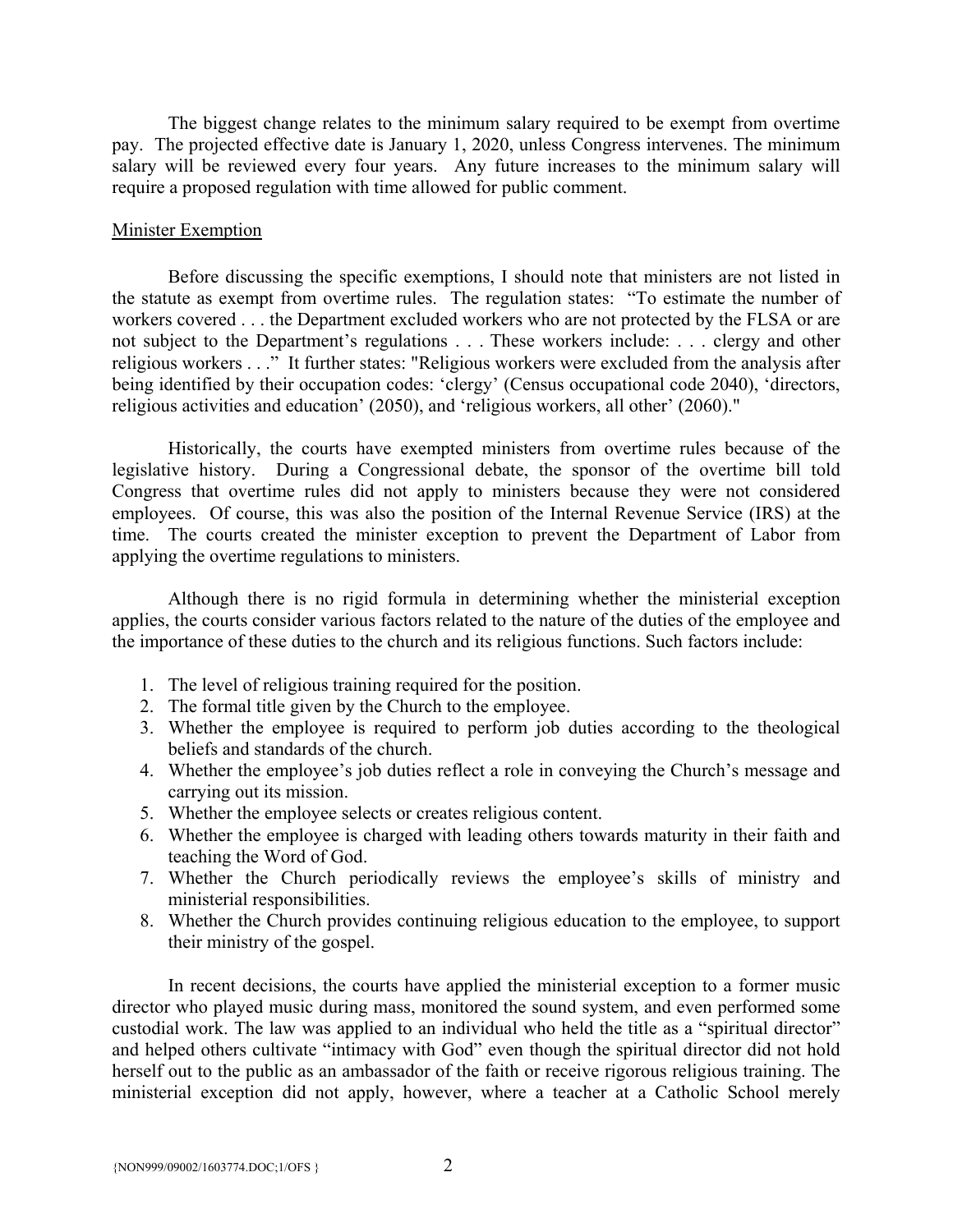because they attended and participated in religious services with her students in a supervisory capacity but otherwise failed to satisfy any of the factors. Frequently, the courts will give deference to the church's determination of who qualifies as subject to the ministerial exception. To qualify for the ministerial exception, the employee does not need any formal form of ministerial credential.

## Salary Basis Test

This test requires that workers be paid on a salary basis, that is, a pre-determined amount that cannot be reduced because of variations in the quality or quantity of the employee's work. This means that the employer may not dock an employee for absences of less than one day. (An employer may provide for paid time off that is excluded from this test. The paid time off benefit may be utilized by the employee in any increment selected by the employer.)

# Salary Level Test

 The new regulation raises the minimum wage for an exemption from \$ \$455 per week (about \$24,000 per year) to \$679 (about \$35,308 per year). The new regulation adjusts the highly compensated exemption to \$147,414, annually. Salaried workers not subject to the salary test include **teachers**, academic administrative personnel, physicians, lawyers, judges, and outside sales workers.

 The new regulation also allows certain mandatory bonuses to be included in applying the minimum salary test. An employer may include nondiscretionary bonuses to cover up to 10% of the employee's compensation, and the bonuses must be paid at least quarterly.

# **The EAP Exemptions**

 The statute includes executive, administrative and professional exemptions ("EAP Exemptions") from overtime. The new regulation does not include specific changes for these classifications.

## Executive Exemption

The executive exemption requires that the worker meet the following tests:

- Their primary duty must include managing the organization or some distinct department or division of the organization, and they must meet the minimum salary requirement mentioned above.
- They must direct the work of at least the equivalent of two full-time employees.
- Either they have the authority to hire or fire employees, or their input on a decision carries significant weight.

 Please note that volunteer supervision is not included in the test. If a committee makes the hiring and firing decisions, then the organization should amend its committee charge to name the positions whose input is needed in any employment decisions.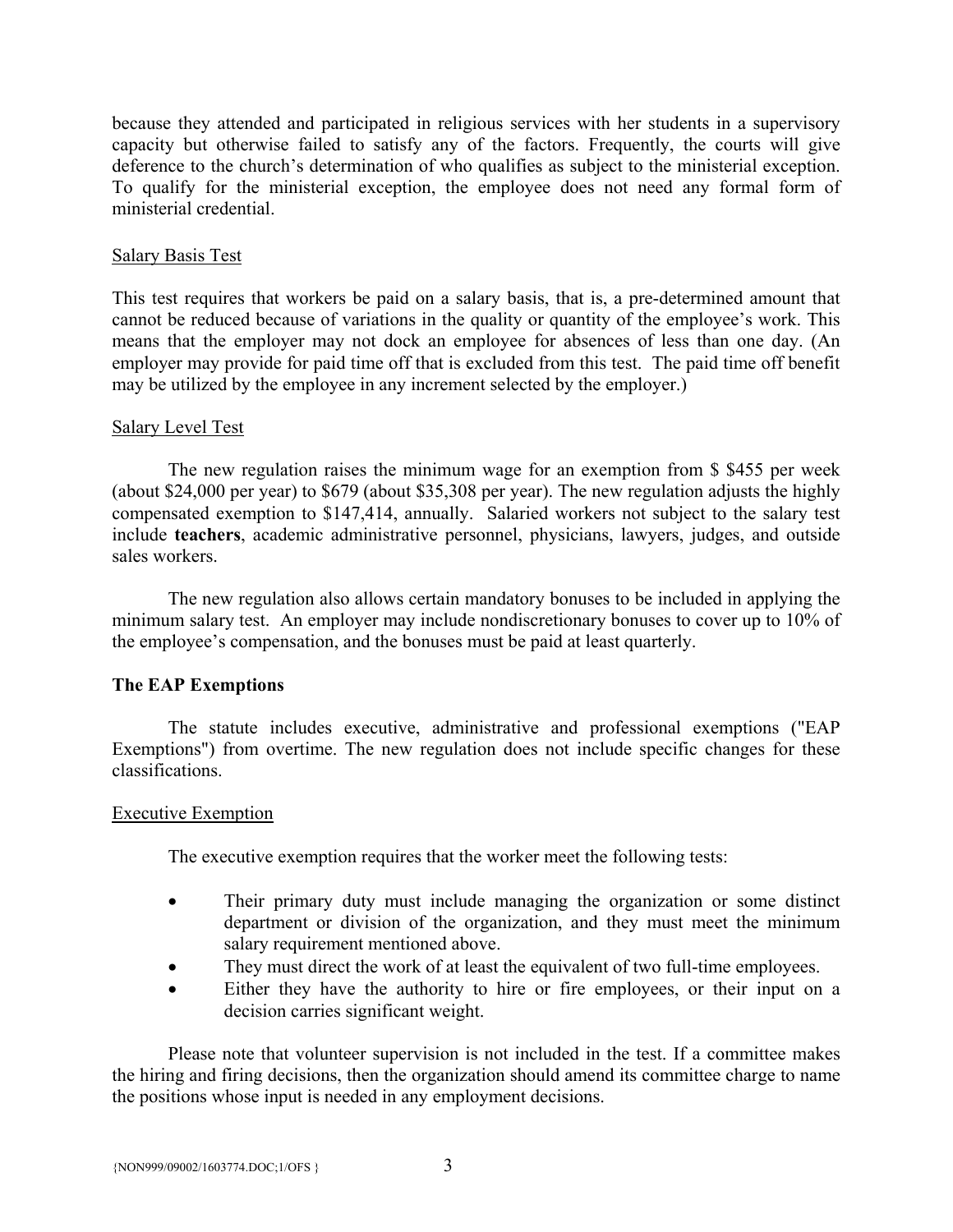# Administrative exemption

The administrative exemption requires that the worker meet the following tests:

- Their primary duty must be to perform office work or non-manual labor related to the management of the organization, and they must meet the minimum salary requirement.
- The primary duty must include the exercise of discretion and independent judgment concerning matters of significance to the organization.

 This exemption will apply to workers with decision-making authority but do not have the same amount of worker supervision the executive exemption requires. The administrative exemption would typically apply to a worker who supervises many volunteers and their activities.

# Professional Exemption

The professional exemption requires that a worker meets the following tests:

- Their primary duty must be performing work that requires advanced knowledge; the work must be primarily intellectual and require consistent exercise of discretion and judgment, and the worker must meet the minimum salary requirement.
- Their work must be in a recognized science or field of advanced learning.
- The knowledge they acquired must be from an extensive, specialized intellectual instruction over a long period.
- If the field of advanced learning relates to a creative profession, such as music or art, then the work must be characterized by imagination, creativity, originality, or exceptional talent.

 The regulation contains specific examples of jobs that meet or fail this test, including health care professionals and teachers. This regulation generally requires a four-year college degree or its equivalent.

# **OVERTIME AND COMPENSATION ISSUES**

 1. All exempt employees must be compensated by a weekly salary that is guaranteed regardless of the number of hours actually worked. A worker cannot be compensated using an hourly rate and still be exempt from overtime.

 2. An exempt employee cannot be docked for missing work in any week where the employee worked at any time. For paid time off, the employee must utilize paid time off in daily increments. For disciplinary purposes, an exempt employee can be docked in one half day increments.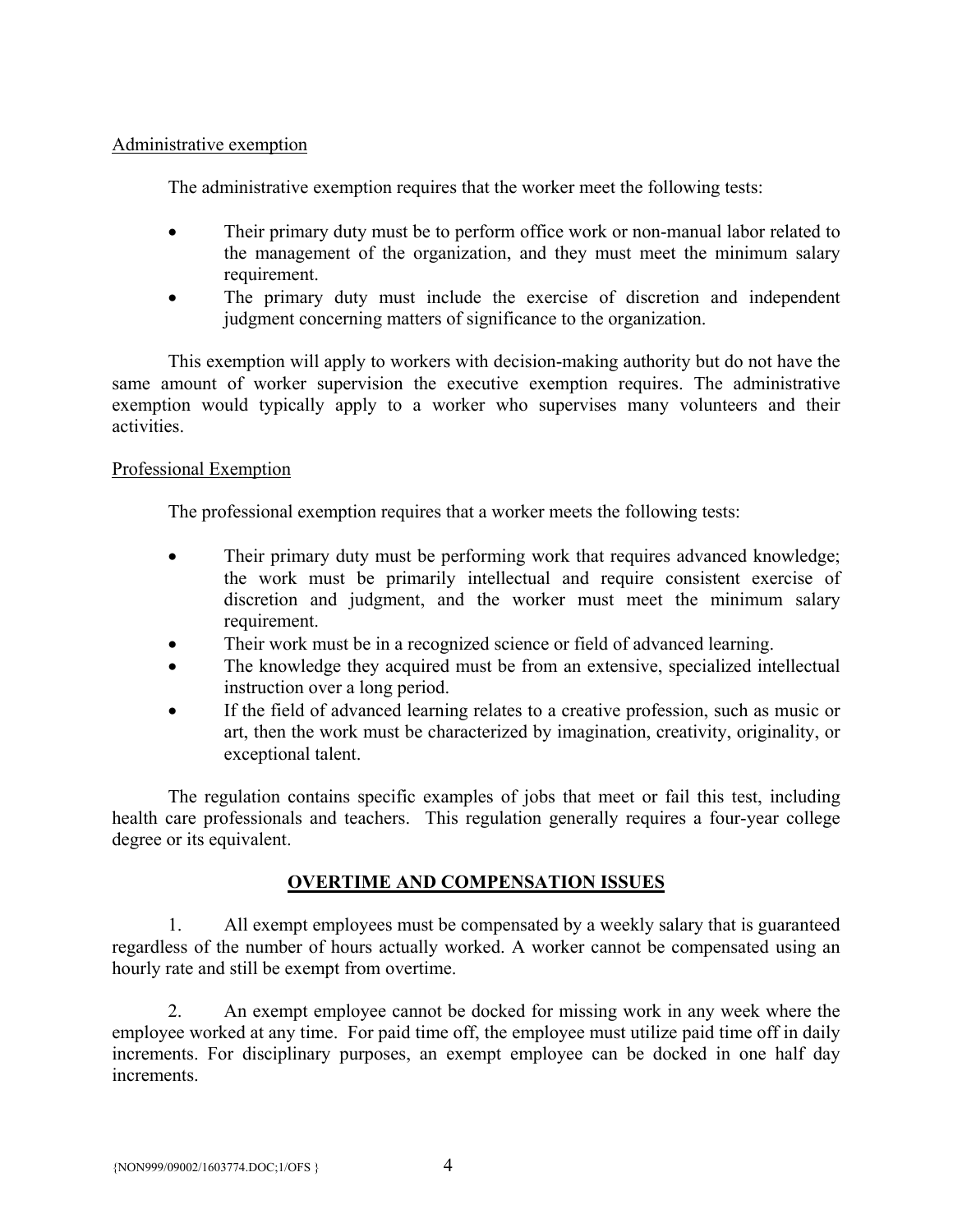3. An exempt employee cannot perform non-exempt duties more than 20% of the time they work.

 4. If the nature of the work changes over time, the overtime exempt status must be reviewed to determine the correct status.

 5. At all times, the weekly salary must equal the minimum wage regardless of the number of hours worked.

6. Comp time must be utilized during the same work as the overtime was worked.

# **WHEN IS AN EMPLOYEE ON THE CLOCK?**

## 1. When Does Travel Time Count as Overtime Work?

 Generally, travel time conducted for work during work hours is compensable, whereas ordinary home-to-work travel is not. Set forth below are some different travel circumstances:

- Working While Traveling: Time spent working while traveling is compensable. For example, the federal government's definition of travel time includes driving a government vehicle, at least outside of the employee's regular commute, and is considered compensable work time.
- Travel On Weekends: Travel on weekends is compensable even if no work is performed so long as the work hours cut across the administrative workday for the employee. For example, if the employee's administrative workday is 8:00 a.m. to 5:00 p.m. and the employee travels on a weekend during those hours, the travel time is compensable.
- Emergency Travel from Home to Work: This time can be compensable depending on the circumstances. For example, if a worker is called in the middle of the night and ordered to return to work, the time from the time the employee leaves the house until their return home is compensable. Interestingly, the Department of Labor takes no position on the compensability of this time.

## 2. When Does Training Time Count as Overtime Work?

 Attendance at training, meetings, and lectures must be counted as work activities unless all four of the following criteria are met:

- Attendance is outside the employee's regular work hours;
- Attendance is voluntary;
- The course is not directly related to the employee's job; and
- The employee does not perform any productive work while attending the lecture.

 Attendance is not voluntary if the employee is led to believe that his or her present employment would be adversely affected if he or she did not attend.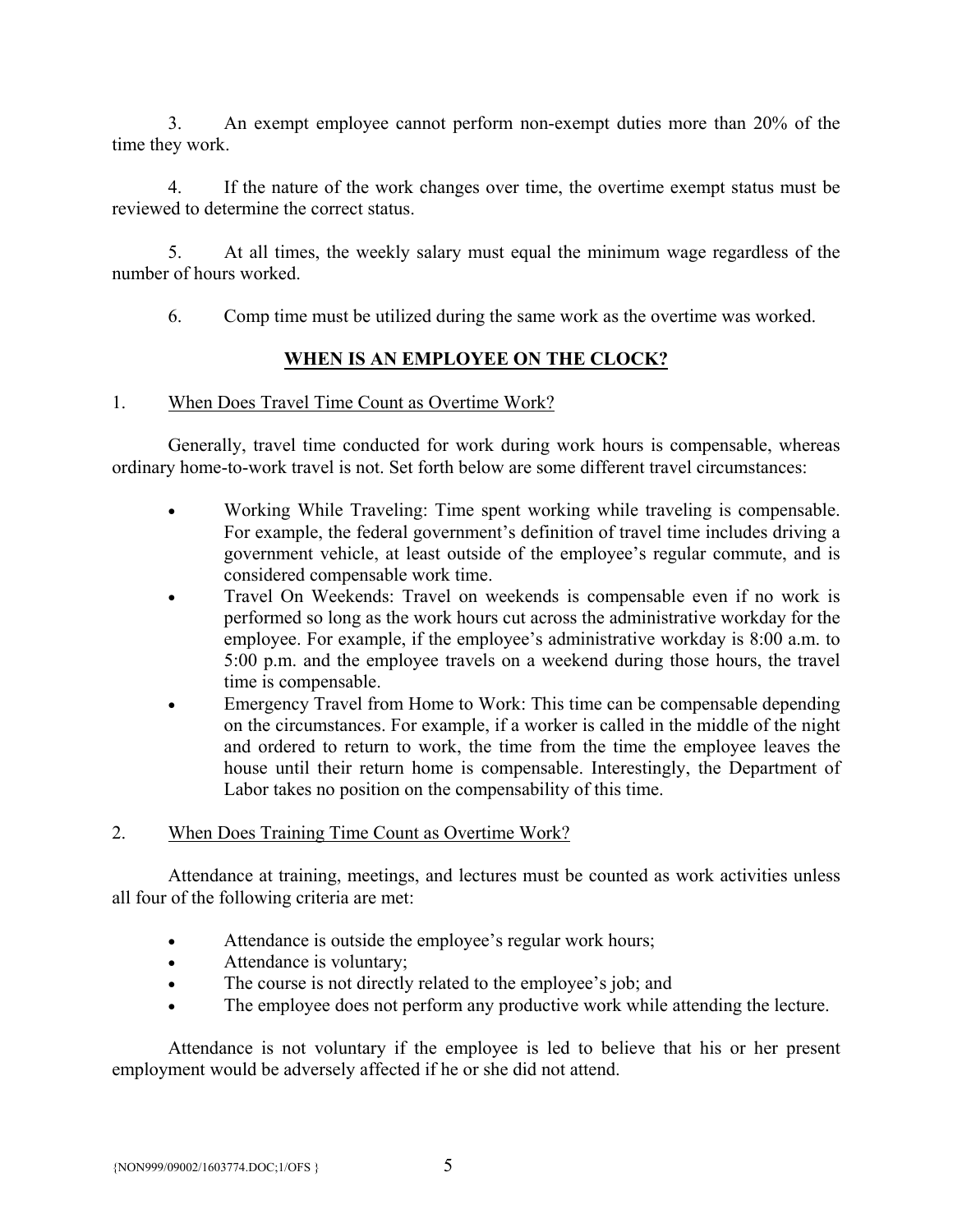Certain DOL approved apprenticeship training programs are exempt from the FLSA.

# 3. When Does an Employer Have to Pay for On-Call Time, Waiting Time and Break Time?

# *Break Time is Compensable Unless the Breaks are Really Long*

 Although there is little case law on the issue of whether breaks are compensable, the U.S. Department of Labor's rule is that if a break or rest period is twenty minutes or less, the break time is compensable. Longer breaks, including meal breaks, may be compensable, as well, depending on the circumstances.

# *Waiting Time is Often Compensable*

 Time spent waiting while on-duty is compensable, particularly if it is on the employer's premises, is unpredictable and/or is of relatively short duration. For example, a restaurant worker who is required to report to work at a certain time, though he does not have to bus tables until a certain number of customers are present, is probably entitled to compensation for his waiting time.

 Also, in certain occupations, employees are hired to be "engaged to wait" for something to occur. For example, firefighters and emergency workers are hired, in part, to be available to respond immediately to emergencies. Some people are hired to be available to repair expensive machinery immediately. Some truck drivers are hired to wait until assignments come in so that they can leave immediately. All of these employees are "engaged to wait" and, therefore, their waiting time is compensable.

 When church workers attend children or youth camp, they may be considered on duty 24/7 unless the employee has time without responsibilities and is free to leave the camp. Further, some states have special rules that apply to camp employees.

## 4. Must an Employer Pay Employees for On-Call Time?

 Some employees are required to remain available at home or on the employer's premises during meal periods to respond to calls in person, or through a telephone or pager. The time spent responding to calls, including time spent at home on the telephone or computer responding to calls or email, is compensable. Some states require the employer to pay the employee for a minimum amount of time if they respond to an email, text, or phone call.

Concerning waiting time, however, there is no bright-line rule as to whether or not oncall time is compensable or not.

 In determining whether on-call time is compensable, the factors that courts have viewed include:

the average number of calls the employee responds to during the on-call period;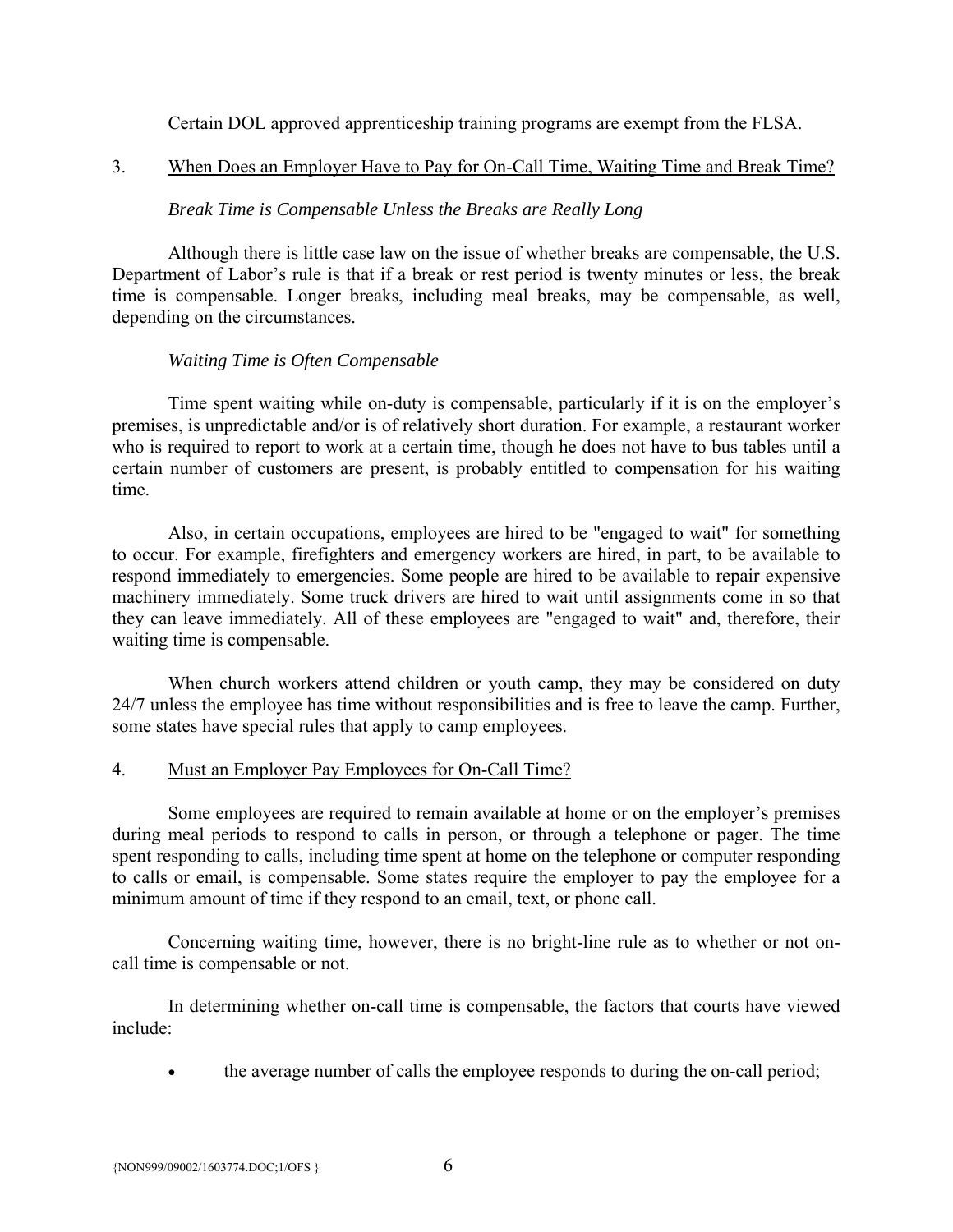- the required response time: in other words, the amount of time in which the employee has to be at the work site after being called in;
- whether an employee is subject to discipline for missing or being late to a callback;
- the extent to which an employee can engage in other activities while on-call; and
- the nature of the employee's occupation (in some jobs, it is the nature of the job to be paid to be available to respond immediately to a situation).

 Based on these criteria, firefighters and emergency medical personnel are entitled to overtime pay for the entire on-call period where the on-call period was spent at home.

#### 5. Are meal periods and/or sleep time counted as overtime hours?

 Meal periods and sleep time spent on the employer's premises are compensable under certain circumstances. Employers who require employees to remain on the employer's premises and to respond to calls and interruptions during an employee's meal periods and sleep time are required, in most circumstances, to pay the employees for their meal periods and sleep time.

## *On-Duty Meal Periods are Compensable*

 The Department of Labor's regulations require that meal periods be counted as compensable work time unless the employee is "completely relieved from duty for the purposes of eating regular meals." Thus, employers who impose work-related restrictions on employees during their meal periods, such as answering phones or responding to work-related requests should pay employees for their meal periods.

 An example of how this test is applied is a case involving telephone line installation workers. Their employer required them to eat lunch at their worksite and to remain there throughout the meal period to ensure that the expensive equipment that they used was not stolen. The entire lunch period was found to be compensable work time.

 Some courts apply a different test than the Department of Labor's meal period test. These courts have applied what is called the predominant beneficiary test. Under the predominant beneficiary test, courts determine whether the employer or the employee is the predominant beneficiary of the meal period. Under this test, employees who are required to remain on the employer's premises in a place which is not a dining room, or some other area which is not an eating facility, are usually found to be entitled to compensation for their meal periods. In these circumstances, the employer has been found to place substantial restrictions on the employee during the meal period for the employer's benefit.

 For example, in cases in which police officers and firefighters have been required to monitor their radios and to remain on the employer's premises during a meal period, the employer is usually considered to be the predominant beneficiary of the meal period, and the employer must pay the employees for their meal periods. These cases are particularly strong if the police officers receive 1 or more calls on average during each meal period.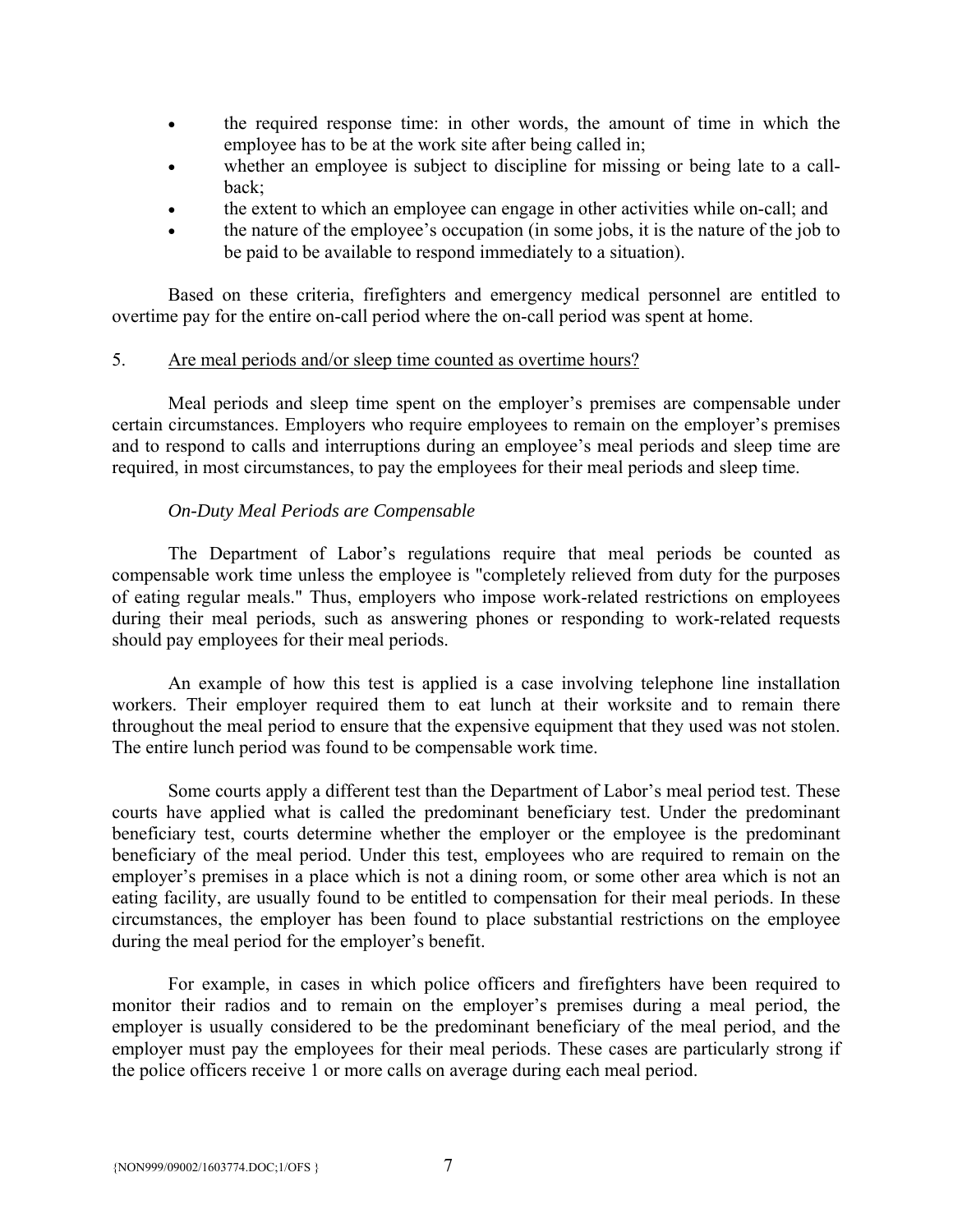#### *On-Duty Sleep Periods are Compensable Under Most Circumstances*

 As a general rule, employers must count on-duty sleep periods as compensable work time. On-duty sleep periods are occasions in which an employee is required to sleep on the employer's premises and may have his or her sleep interrupted by some incident to which the employee must respond.

 Employers can avoid paying for on-duty sleep periods only if the employer has an express or implied agreement to exclude such periods, the employer has furnished adequate sleeping facilities, and the employee's workday is 24 hours or longer. Also, under no circumstances may an employer avoid paying for on-duty sleep time if the employee has not had the opportunity to receive 5 or more hours of sleep. Under no circumstances can an employer exclude more than 8 hours of on-duty sleep time per 24-hour shift when computing employees' overtime pay.

#### *Missions Trips*

 Overtime rules apply unless the nonexempt employee works outside the United States for the entire seven day work week. The FLSA does not apply to workers outside the United States.

#### *State Rules*

 Some states have overtime and minimum wage rules that differ from the federal rules. The rule that favors employees more applies. This means that if the state has a more employee favorable rule, that rule will apply in that state.

#### **SAFE HARBOR FOR EMPLOYERS**

 If employers are serious about correctly classifying employees under the FLSA, the DOL regulations provide a safe harbor. First, the employer must exercise a good faith effort to classify its workers properly. Usually, this means preparing job descriptions that actually reflect the job duties and responsibilities. Next, the employer should have an HR professional or attorney review the job descriptions and assist with the proper classification of employees. This process should be conducted annually.

 The Employee Handbook should specifically authorize the employee to challenge their classification for overtime purposes. If the employee challenges his or her classification, the employer should engage an attorney to review the facts and assist the employer in making the correct classification decision.

 The above steps will demonstrate that the employer made the classification decisions in good faith. When the decisions are made after a good faith effort to comply with the FLSA, the FLSA allows the employer to avoid liability for double damages.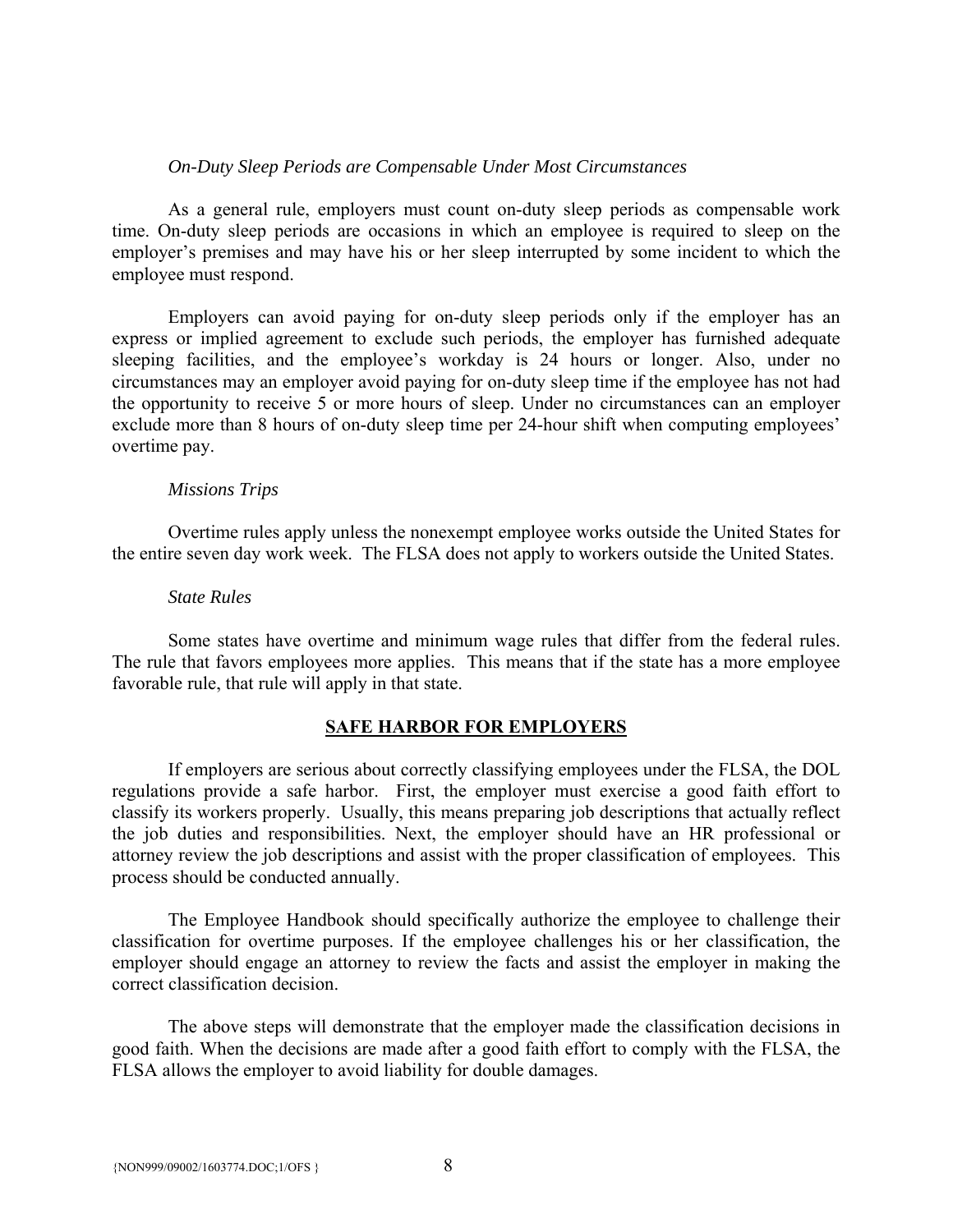# **RECORDKEEPING REQUIREMENTS**

#### 1. Exempt Employee Recordkeeping

 The FLSA's record-keeping requirements for exempt employees differ from those for nonexempt workers. Because you don't pay exempt employees by the hour, you shouldn't track the exact number of hours they work. Doing so could make it seem to a wage-and-hour Labor auditor that you are indeed basing pay on the number of hours worked, which might raise the question of whether the employee is truly exempt.

 However, just because a worker is exempt doesn't mean your company is freed from keeping records on him or her. With exempt employees, you should keep records that describe the workweek and the wages paid for that period.

Specifically, you should keep these records on FLSA exempt employees:

- Personal information, including name, home address, occupation, gender (for equal pay laws), the birth date for workers under age 19 (for child labor laws) and the person's workplace identification number
- Time of day and day of the week when the employee's workweek begins
- Total wages paid each pay period
- Date of payment and the pay period covered by each payment

 Your records for exempt employees can also track which days are used for sick days, vacation days, or personal days.

## 2. Nonexempt Employee Recordkeeping

 Every covered employer must keep certain records for each non-exempt worker. The Act requires no particular form for the records but does require that the records include certain identifying information about the employee and data about the hours worked and the wages earned. The law requires this information to be accurate. The following is a listing of the basic records that an employer must maintain:

- a. Employee's full name and social security number.
- b. Address, including zip code.
- c. Birthdate, if younger than 19.
- d. Sex and occupation.
- e. Time and day of the week when employee's workweek begins.
- f. Hours worked each day.
- g. Total hours worked each workweek.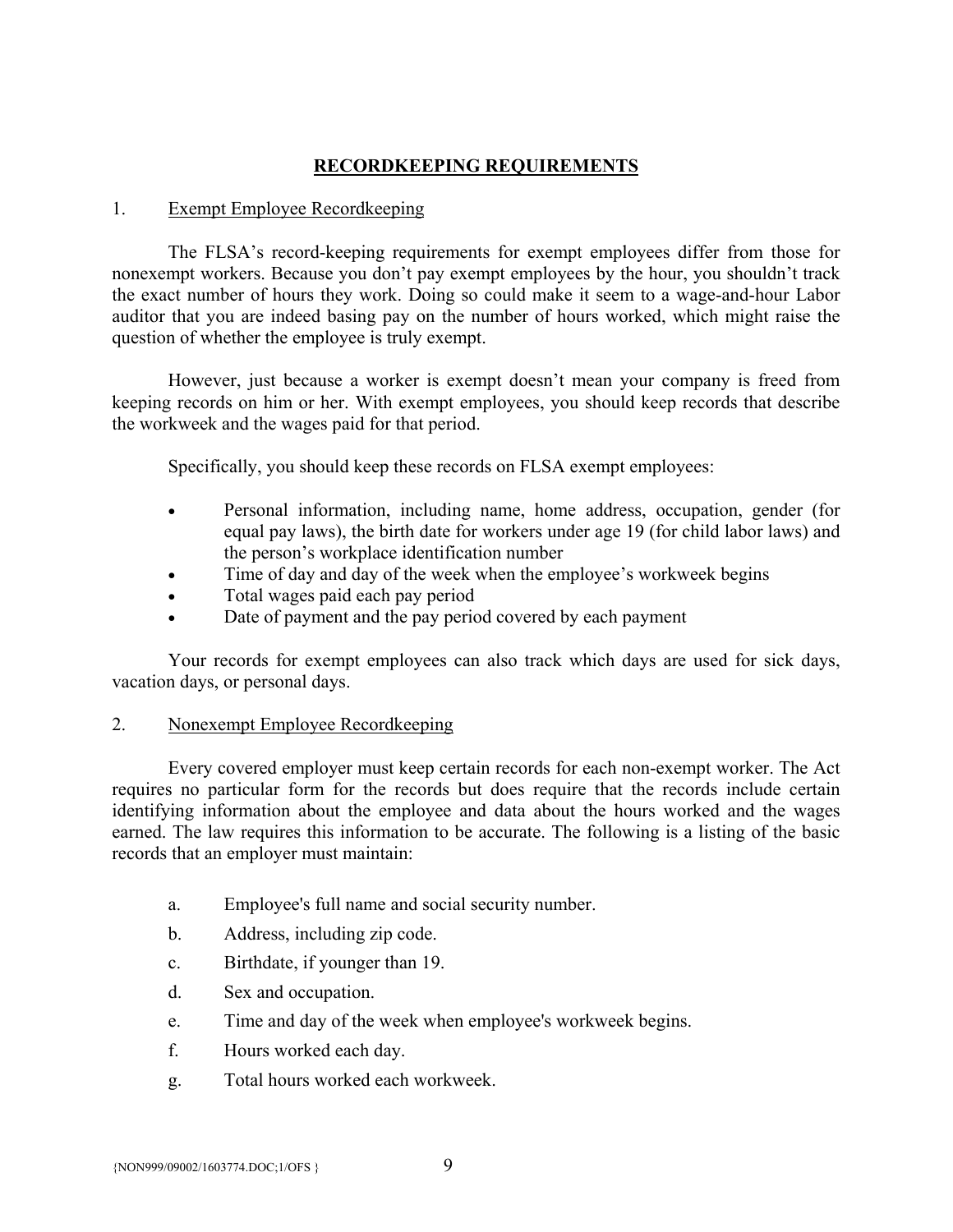- h. The basis on which employee's wages are paid (*e.g.*, "\$9 per hour", "\$440 a week", "piecework")
- i. Regular hourly pay rate.
- j. Total daily or weekly straight-time earnings.
- k. Total overtime earnings for the workweek.
- l. All additions to or deductions from the employee's wages.
- m. Total wages paid each pay period.
- n. Date of payment and the pay period covered by the payment.

#### 3. Retention and Destruction of Employment Records

 Each employer must preserve for at least three years of payroll records, collective bargaining agreements, sales, and purchase records. Records on which wage computations are based should be retained for two years, i.e., time cards and piece work tickets, wage rate tables, work and time schedules, and records of additions to or deductions from wages. These records must be open for inspection by DOL auditors, who may ask the employer to make extensions, computations, or transcriptions. The records may be kept at the place of employment or in a central records office.

# **Employment Law Updates**

- *a. Beil v. St. James*, 911 F.3d 603 (9<sup>th</sup> Cir. 2018). Catholic teacher at Catholic school not subject to the ministerial exception because she had no religious training for her position, and her position did not require that she have religious training. The school did not represent to parents and students that she had special expertise in religious doctrine, practice, or values. She did not teach, plan, or lead her class in devotions or prayer. The school did not evaluate her on her ability to communicate religion. She incorporated religion into her lessons and allowed students to plan and lead devotions and prayer, but this was insufficient to claim the ministerial exception.
- *b. Yin v. Columbia International University,* 335 F.Supp.3d 803 (D. S.C. 2018). Professor at Christian University subject to the ministerial exception. University employed only Christians, required a degree from a Christian college, required participation in religious activities, subject to a code of conduct.
- c. *Lee v. Sixth Mount Zion Baptist Church of Pittsburgh*, 903 F.3d 113 (3rd. Cir. 2018). Ministerial exception and ecclesiastical exception prevent a lawsuit against the church for wrongfully terminating Senior Pastor. Court refused to enforce a 20-year employment agreement that provided the Senior Pastor could be terminated only for enumerated reasons.
- d. *Sterlinski v. Bishop of the Diocese of Chicago,* 2018 WL 3533313 (N.D. Ill. 2018). Lawsuit for Title VII and Age Discrimination by organist barred by a ministerial exception. Instrumentalists are integral to Catholic religious worship.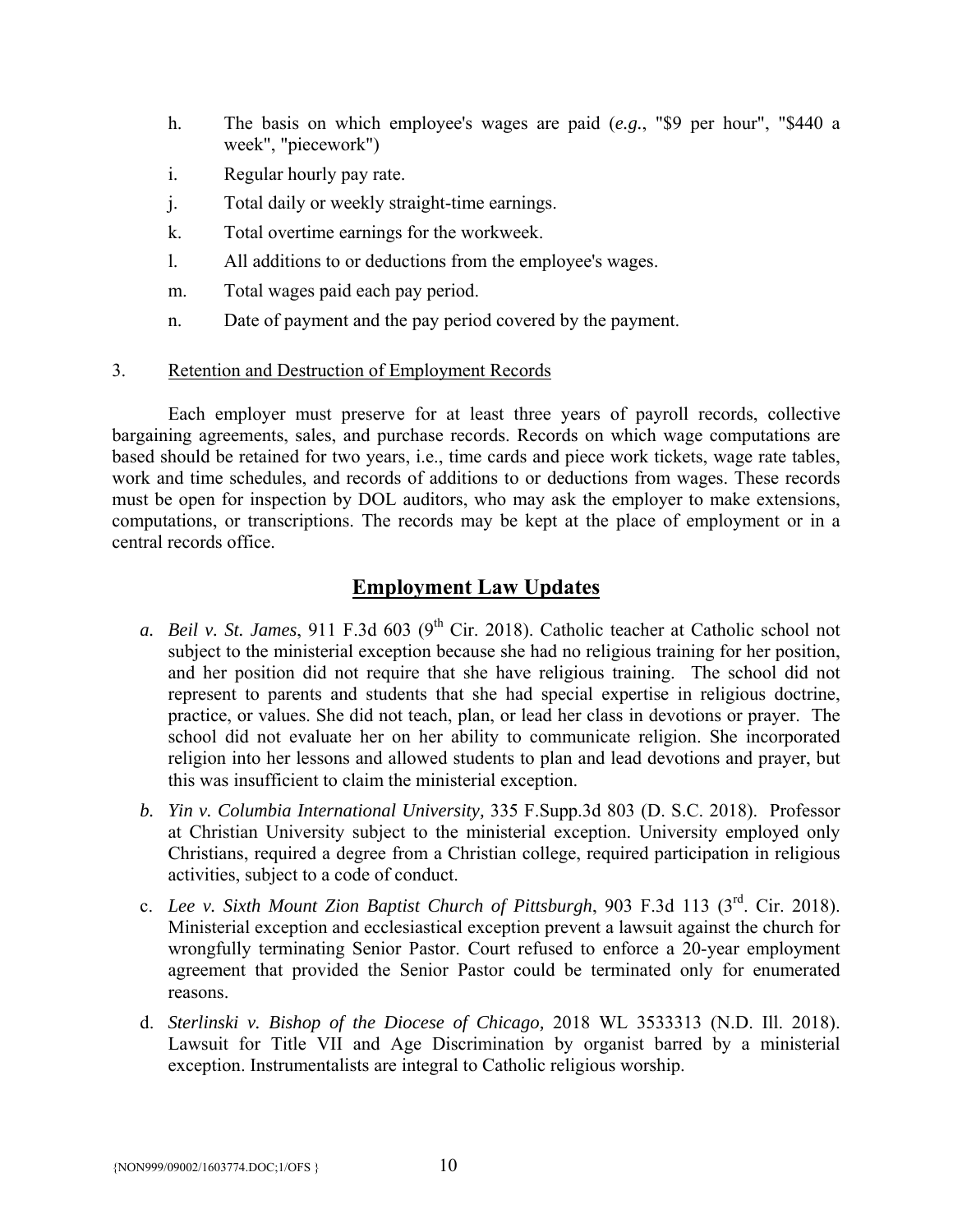- e. *Kelley v. Decatur Baptist Church*, 2018 WL 2130433 (N.D. Ala. 2018). Pregnant, single maintenance and child care worker claimed church terminated employment because she was pregnant. Church claimed the termination was because she engaged in sexual conduct outside of marriage, which was a violation of biblical standards. Court: she may sue the church for wrongful termination and violation of Title VII, subject to the church proving that the ministerial exception or ecclesiastical exemption applies to the employee. The ministerial exception precludes application of employment laws to claims concerning the employment relationship between a religious institution and its ministers. The case will proceed into discovery.
- f. DOL announces changes to the qualifications needed for an intern who is exempt from FLSA. See https://www.dol.gov/whd/regs/compliance/whdfs71.htm. The new test examines factors to determine whether the company or worker is the primary beneficiary of the relationship. A non-exhaustive set of factors should include:
	- 1. The extent to which the intern and the employer clearly understand that there is no expectation of compensation. Any promise of compensation, express or implied, suggests that the intern is an employee — and vice versa.
	- 2. The extent to which the internship provides training that would be similar to that which would be given in an educational environment, including the clinical and other hands-on training provided by educational institutions.
	- 3. The extent to which the internship is tied to the intern's formal education program by integrated coursework or the receipt of academic credit.
	- 4. The extent to which the internship accommodates the intern's academic commitments by corresponding to the academic calendar.
	- 5. The extent to which the internship's duration is limited to the period in which the internship provides the intern with beneficial learning.
	- 6. The extent to which the intern's work complements, rather than displaces, the work of paid employees while providing significant educational benefits to the intern.
	- 7. The extent to which the intern and the employer understand that the internship is conducted without entitlement to a paid job after the internship.
- g. *McCrany v. North American Missions Board of the Southern Baptist Convention*, 2018 WL 1041298 (N.D. Miss. 2018). Does ministerial exception apply only to the minister's "employer," or does it extend to an affiliated religious organization which allegedly influenced or caused the minister's termination of employment? The ministerial exception probably does not apply to non-employee relationships or non-employment law claims. The ministerial exception is a subset of the ecclesiastical exception doctrine.
- h. *Schultz v. Congregation Shearith Israel of the City of New York*, 867 F.3d 298 (2d. Cir. 2017). Employee (Program Director) married 6/28/2015. She was pregnant at the time. Before departing on honeymoon, she informed employer (Jewish synagogue) that she was pregnant. Upon return (7/20/2015), she was visibly pregnant. She was informed that her employment would be terminated 8/14/2015 due to position elimination. 7/30/2015, Synagogue learned employee retained a lawyer. 8/5/2015, Synagogue reinstated the